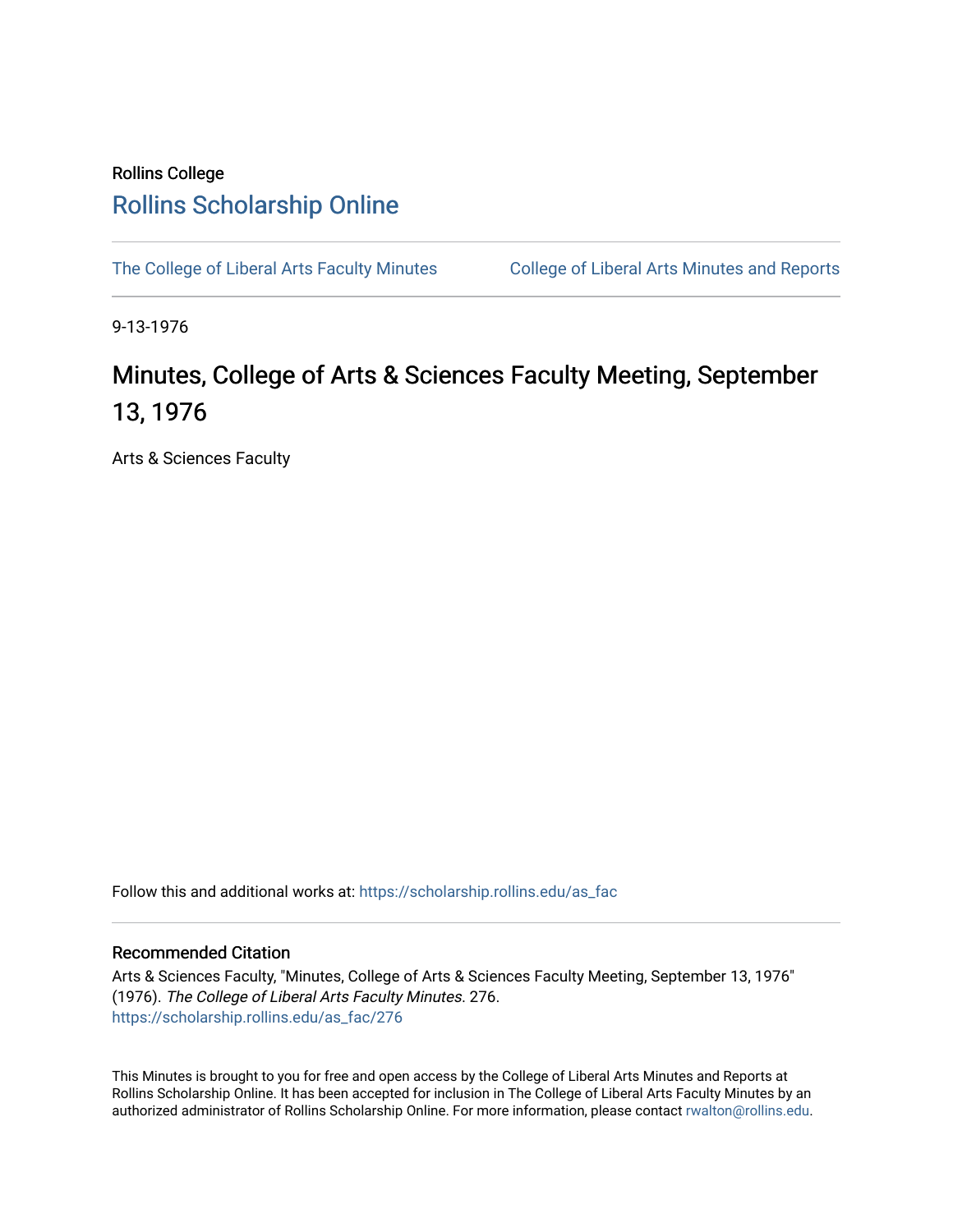**MEMORANDUM ROLLINS COLLEGE** 

¢

From Dwight L. Ling, Provost Date September 1, 1976

To Full-Time Faculty and Administration with Faculty Rank

**Copies To** 

Subject Faculty Meeting Monday, September 13, at 4:00 p.m., Crummer Auditorium

This is to remind you that in President Critchfield's most recent written communication to you a special faculty meeting was announced for September 13.

It is important that all persons be in attendance because President Critchfield will be discussing some major issues with us. Please get this on your calendar.

mw